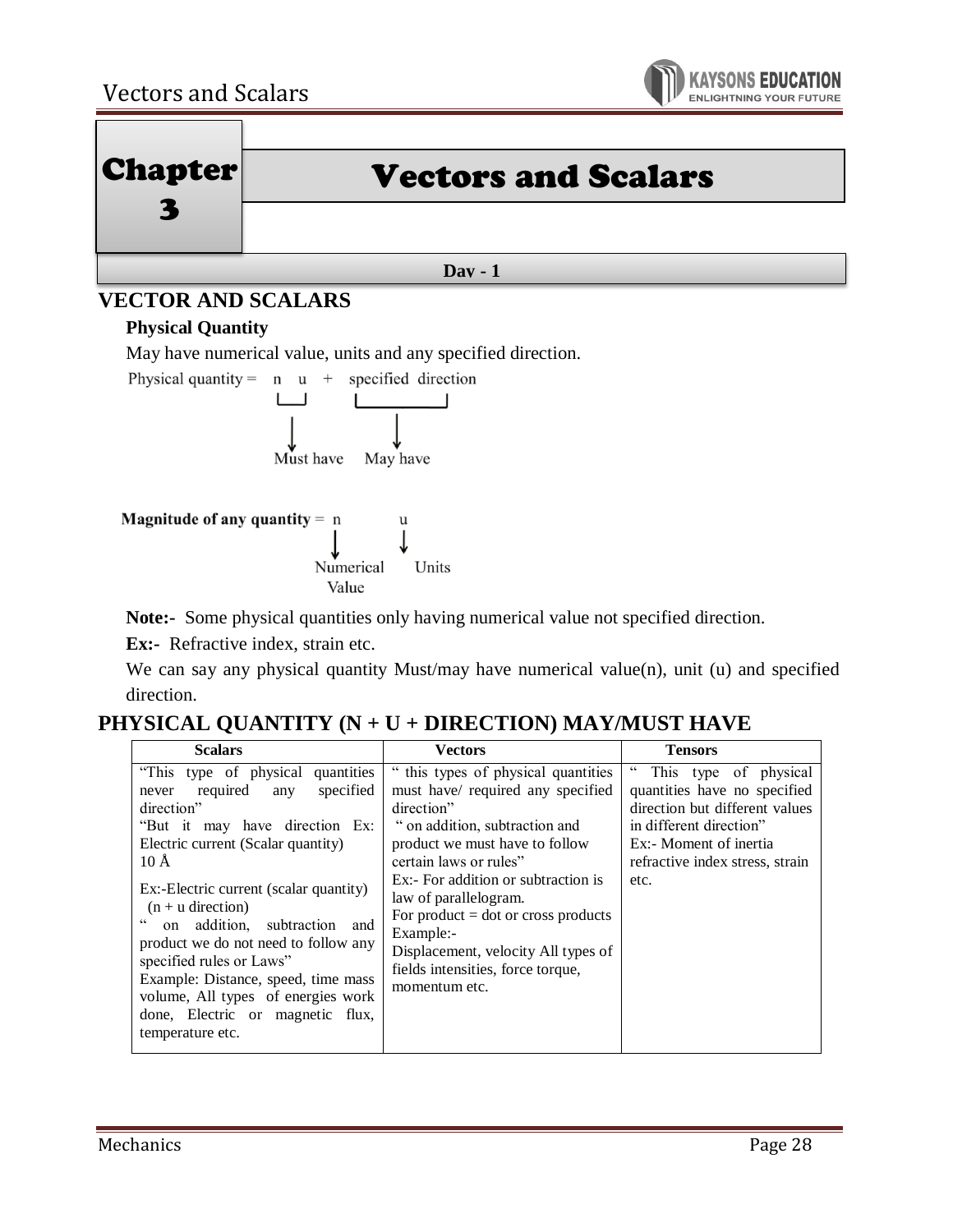

#### **Note:**

Scalars or zero order tensors: Any physical quantity have only one component.

Vectors or first order tensors: Any physical Quantity have component greater then one but less than or equal to four.

### **REPRESENTATION OF VECTOR:**



### **Types of vectors**

#### **(1) Polar Vectors:**

Vectors related to linear motion of any object Ex. Displacement, velocity, Force etc.

#### **(2) Axial vectors:**

Vector represent rotational effect and are always along the axis of rotation Ex: Angular velocity, torque, angular momentum etc.

#### **(3) Null vector or zero vectors:**

Vector whose magnitude is zero and direction in determinant.

#### **(4) Unit vectors:**

Vector having magnitude equals to one (unity) but must be some specified direction representation of unit vector – ,  $\hat{A}$ 

$$
\hat{A} = \frac{\vec{A}}{|\vec{A}|}
$$

### **STANDARD UNIT VECTOR**

These are  $\hat{i}$ ,  $\hat{j}$ ,  $\hat{k}$ ,



Direction should be on your copy

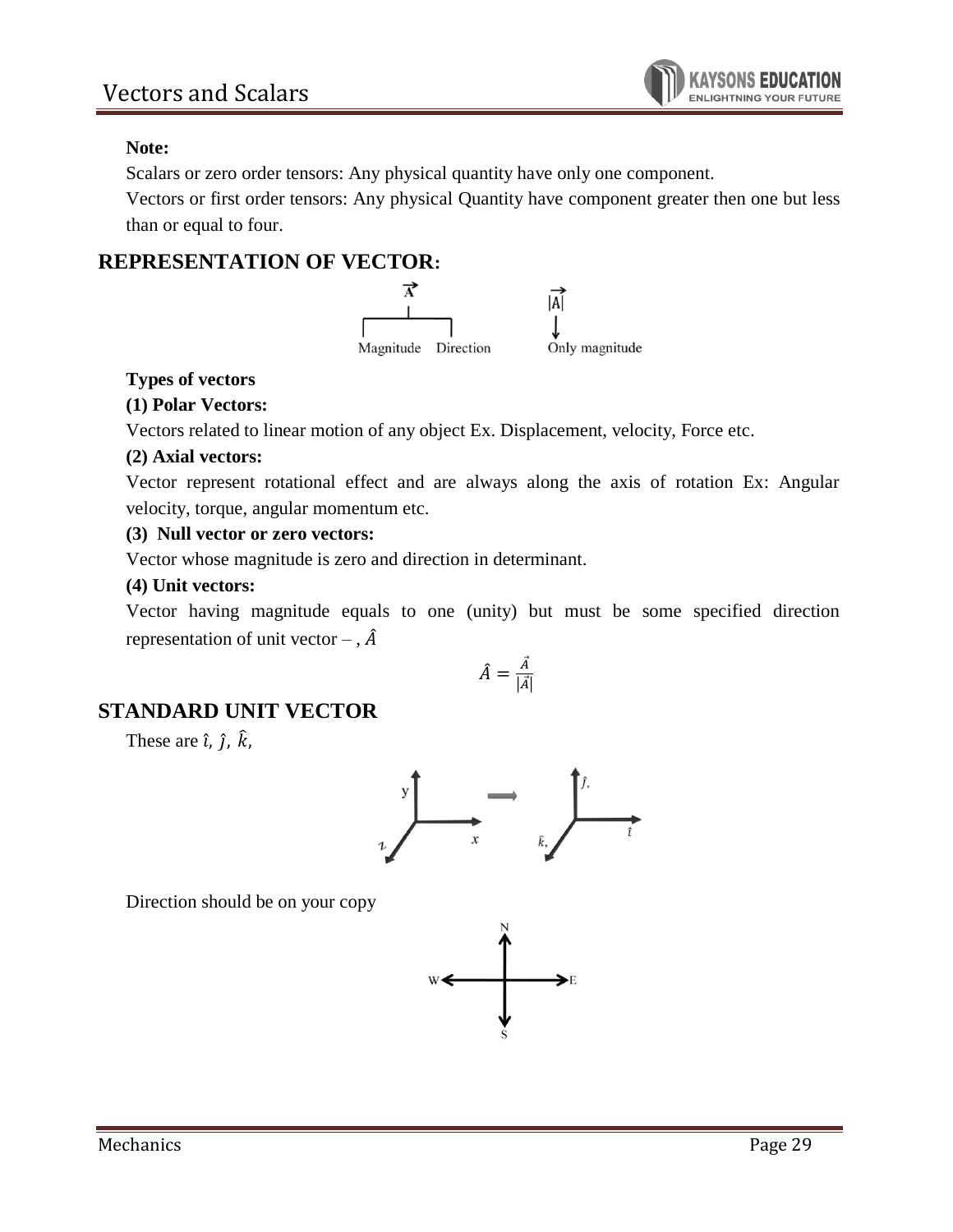

## **UNDERSTANDING OF UNIT VECTORS**

**1 –D** Motion: Motion along *x* or *y* or *z*

A car is moving with 60 k/m toward or due east then speed (scalar) =  $60 \text{ km/h}$ 

Velocity (Vector) =  $60 \text{ km/h}$ 





### **2 –D Motion:**

A car is moving with 60 k/m due north – east then



$$
\overrightarrow{V_{car}} = (60 \cos 45^\circ)i + (60 \sin 45^\circ)\hat{j}
$$

$$
= \left(\frac{60}{\sqrt{2}}\hat{i} + \frac{60}{\sqrt{2}}\hat{j}\right)k/h
$$

#### **2 –D vector**

tan θ' =  $\frac{b}{a}$  $\frac{b}{a} = \frac{\text{coeff.of } \hat{j}}{\text{coeff.of } \hat{i}}$  $coeff.$ of $\widehat{i}$ With x axis or with horizontal tan θ =  $\frac{a}{b}$  $\frac{a}{b} = \frac{\text{coeff.of} \hat{i}}{\text{coeff.of} \hat{j}}$ coeff.of ĵ With Y-axis or with vertical

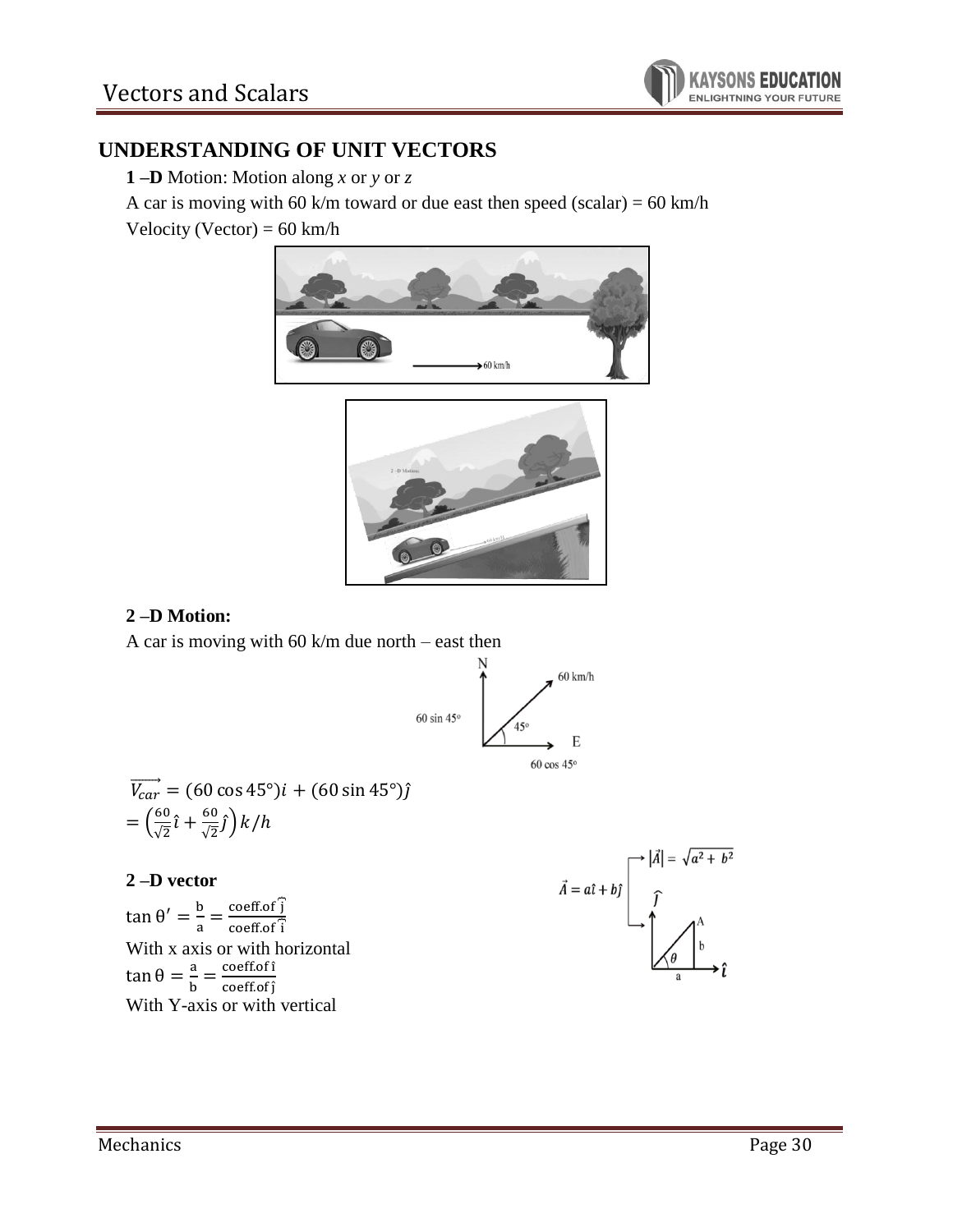### **3 –D Vector**

if  $\hat{A} = a\hat{i} + b\hat{j} + c\hat{k}$  $|A| = \sqrt{a^2 + b^2 + c^2}$ 

# **DIRECTION**

 $\cos \alpha = \frac{a}{\sqrt{a^2+b^2}}$  $\sqrt{a^2+b^2+c^2}$ With x-axis  $Cos\beta = \frac{b}{\sqrt{a^2+b^2}}$  $\sqrt{a^2+b^2+c^2}$ With y-axis  $Cosy = \frac{c}{\sqrt{c^2 + b^2}}$  $\sqrt{a^2+b^2+c^2}$ With z-axis

# **ADDITION AND SUBSTRACTION OF VECTORS**

Law of parallelogram

Let  $\vec{R} = \vec{P} \pm \vec{Q}$ ,

Here  $\vec{P}$  and  $\vec{Q}$  are two vector to be added or substracted and  $\vec{R}$  is resultant vector.

Now magnitude of resultant  $\vec{R}$ 

 $R^2 = P^2 + Q^2 \pm 2PQ$  Cosα here α is angle between  $\vec{P}$  and  $\vec{Q}$ For  $R_{max} \rightarrow \alpha = 0^{\circ} \vec{P}$  ↑↑  $\vec{Q}$  (Parallel) Then  $R_{\text{max}} = P + Q$ For  $R_{mix} \rightarrow \alpha = 180^\circ$ ,  $\vec{P} \downarrow \uparrow Q$  (Anti parallel) Then  $R_{\min} = P \sim Q$ Similarly if  $\alpha = 90^{\circ}, P \perp Q$  (Perpendicular)  $R = \sqrt{P^2 + Q^2}$ Direction of resultant vector  $\vec{R}$ Angle of  $\vec{R}$  with horizontal (or with  $\vec{p}$ ) tan θ =  $\frac{Q\sin\alpha}{R + Q\cos\alpha}$ P+Qcos α





# **RESOLVING OF ANY VECTOR**



**Example.** Two equal vector have a resultant equal to either of the two. The angle between them is

Mechanics **Page 31**